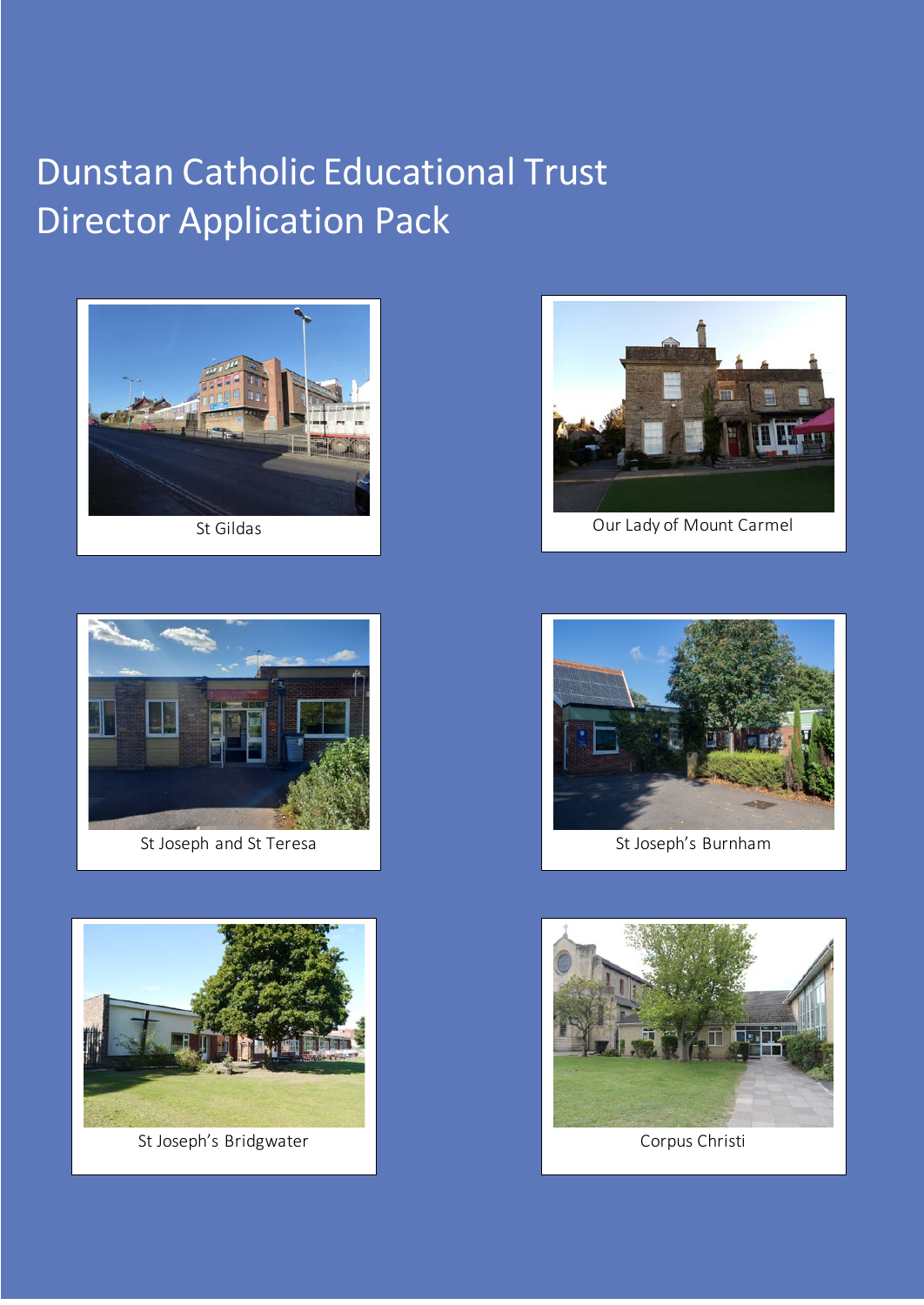| Contents |  |
|----------|--|
|          |  |
|          |  |
|          |  |

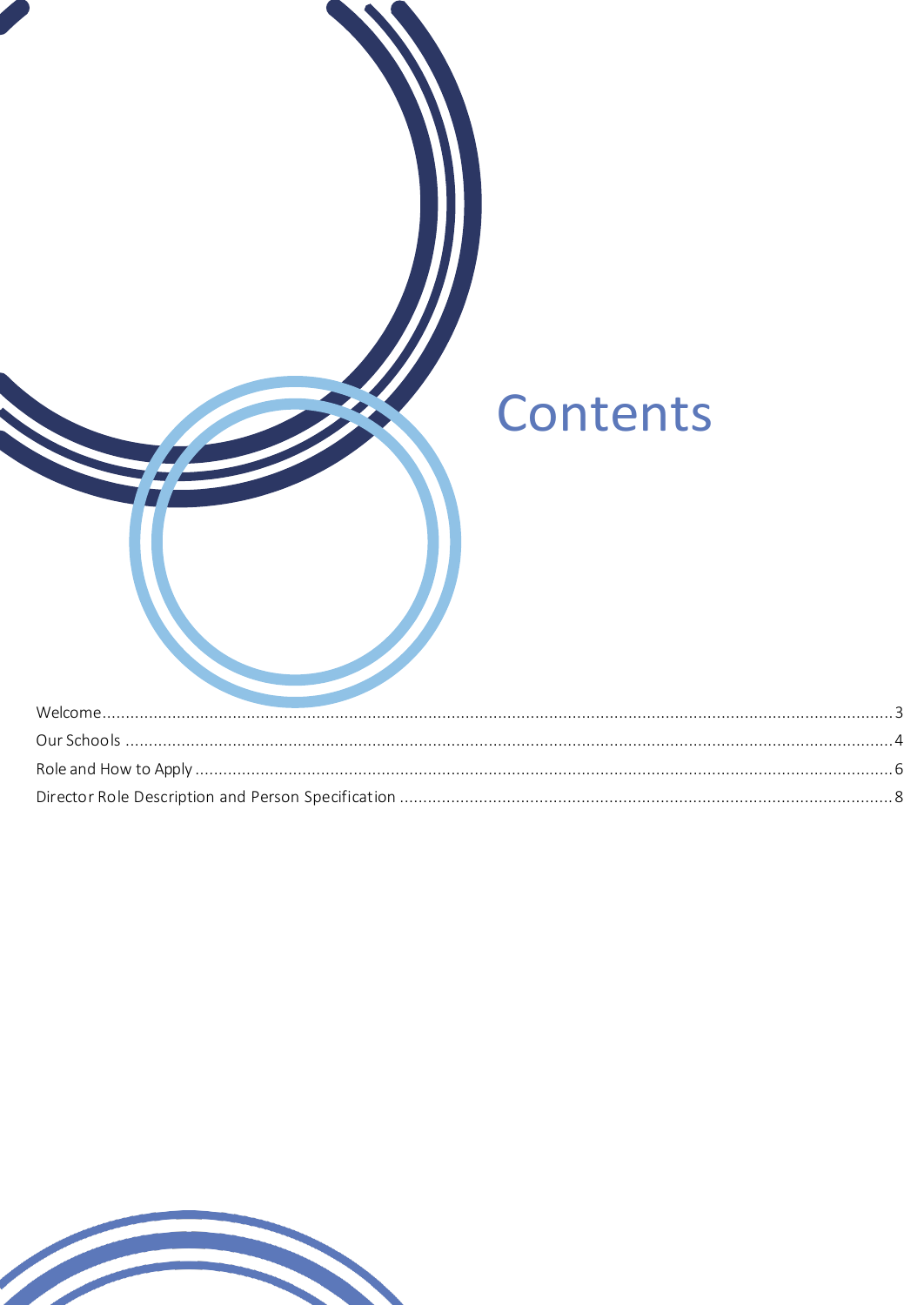# <span id="page-2-0"></span>Welcome

Thank you for being interested in joining our Trust Board.

Governors and leaders of six schools in the Dunstan Partnership are working together to open one of the first Multi Academy Trusts(MATs) being established within the Catholic Diocese of Clifton. The target opening date is 1 March 2022 so it offers an excitingopportunity to be part of a trail blazing enterprise!

There is much to be done by the schools collaboratively to complete a proper process of due diligence between now and the anticipated MAT opening date. The first critical decision-making milestones are getting formal approval of the MAT application by the Diocesan Academy Board in September and Regional Schools Commission for the South West in October 2021. Currently there are five working groups reporting to the Dunstan Partnership Working Party who in turn report to each school's governing body. As such, the development of MAT proposals in all aspects, including details of the MAT vision and governance structure included in this pack, need to be treated as 'works in progress' because the final decision would be taken by the Trust Board of Directors once formally established.

### **ProposedMAT vision and values:**

The Dunstan Partnership exists to develop a united community of schools where the teachings of Christ inspire everyone to flourish, to enjoy their journey in lifelong learning, and to become the best person they can be.

Core Values –

- **Community**
- Respect
- Opportunity

# **Proposed MAT Governance Structure**:



Five Members will be appointed by Clifton Diocese who will also support the recruitment and appointment of eight board directors in total (5x foundation and 3 co-opted for their skills). As the multi-academy trust is a single legal entity it is overseen by a single governing board which is ultimately accountable to the Department for Education (DfE) for the performance of all schools it oversees. Directors of multi-academy trusts as charitable companies are subject to Company Law and Charity Law and the regulatory framework set by the Department for Education. It is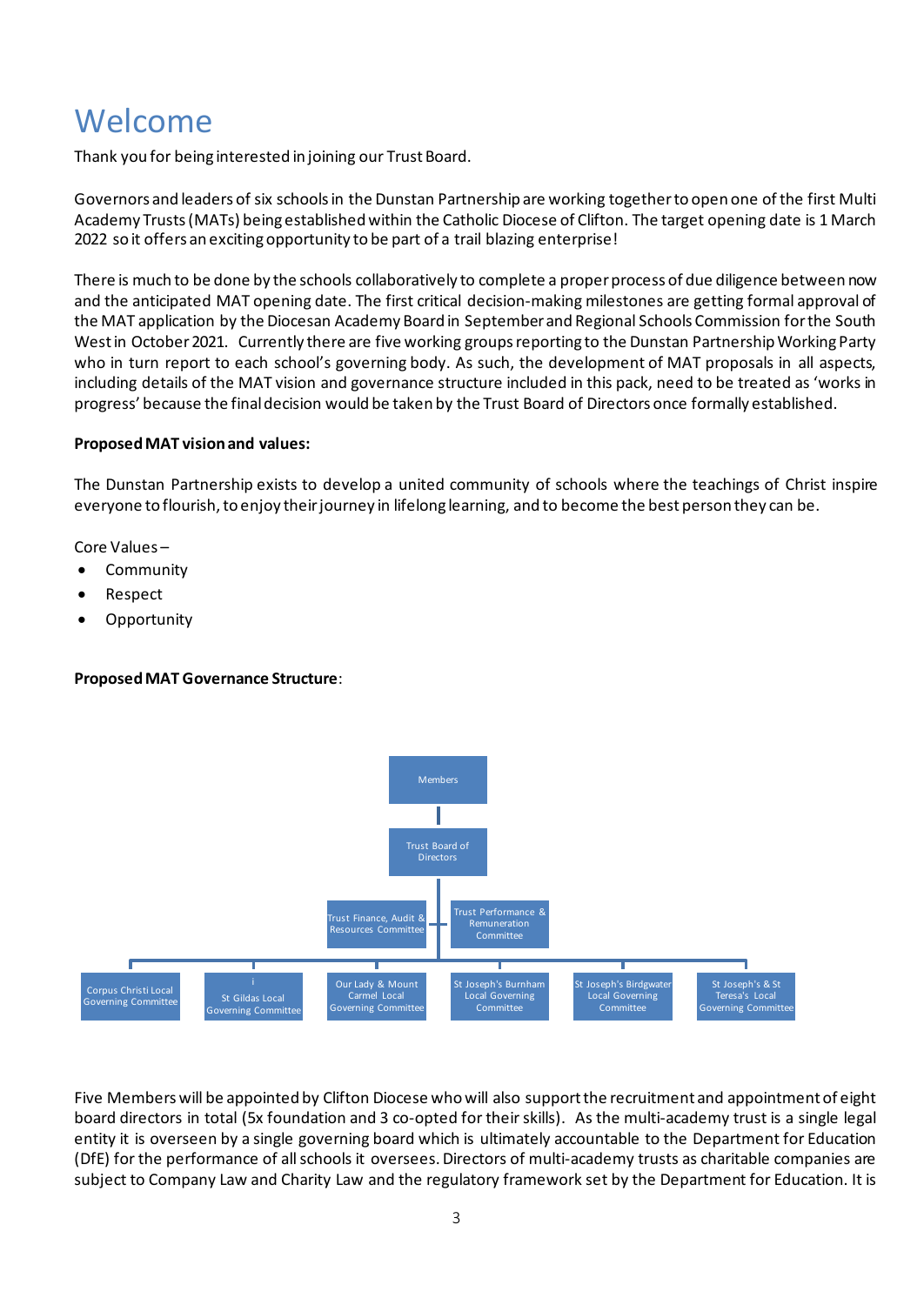therefore critically important that applicants understand the associated role and responsibilities.

The Trust Board's Scheme of Delegation is expected to clarify the different roles and responsibilities of the committees it opts to establish. There are two types of committees in MATs. Trust committees have a trust wide remit e.g. finance, staffing, audit, estates and their membership must be composed by a majority of directors. Local Governing Committees usually have a single school oversight role, but could oversee more than one school, and their membership is composed of local governors. Their delegated remit is typically focused on holding the headteacher to account for the quality of standards and pupil outcomes, meeting the needs of the most vulnerable and disadvantaged pupils, including those with special educational needs and disabilities (SEND), wellbeing and spiritual development, attendance, safeguarding, health and safety, community engagement.

In recognition ofthe enormous value local governors offer to the quality and impact of governance upon outcomes for children, all existing Dunstan Partnership school governors are invited to complete and return to their Clerk the CES model governing body skills audit if they would like to transfer into the MAT on their existing terms of office at the point of opening.

More details about MAT members, directors and governors can be found in the DfE publication called 'Academy Trust Governance Structures and Roles'. **N.B.** This also includes the statutory duties associated with the role: [Governance](https://www.gov.uk/government/publications/governance-structures-and-roles)  structures and roles - [GOV.UK \(www.gov.uk\)](https://www.gov.uk/government/publications/governance-structures-and-roles) Please also refer to Part 8 of the Academies Financial Handbook: [2019](https://assets.publishing.service.gov.uk/media/5f4754ac8fa8f5362e74ba76/Academies_Financial_Handbook_2020.pdf)  [Academies Financial Handbook \(publishing.service.gov.uk\)](https://assets.publishing.service.gov.uk/media/5f4754ac8fa8f5362e74ba76/Academies_Financial_Handbook_2020.pdf)

# <span id="page-3-0"></span>Our Schools

The six schools are: Corpus Christi Catholic Primary School in Weston-Super-Mare (North Somerset LA), St Gildas Catholic Primary School in Yeovil, Our Lady of Mount Carmel Catholic Primary School in Wincanton, St Joseph's Catholic Primary and Nursery School in Burnham on Sea, St Joseph's Catholic Primary School in Bridgwater and St Joseph's and St Teresa's Catholic Primary School in Wells (Somerset LA).



**Corpus Christi** is a one form entry school located in the large seaside town of Weston-Super-Mare. The school is situated in a residential area. The number on roll is below Published Admission Number but the recent Reception intake is full, there are a high number of Catholic pupils on roll. Corpus Christi form part of the Holy Trinity Catholic Federation with St Joseph's in Burnham.

The school accommodation is spread over four blocks and is quite spacious. The building is in a good state of repair with a planned programme of works. There is no capacity for new building on the part of town the school is located but Weston is undergoing significant expansion to the north of the town which has had an impact on pupil numbers with the pupils moving to the new schools nearer to home. We have a large playground and use of the communal field across the road.

The school was judged Require Improvement in their last Ofsted and Section 48 Inspections and are due for reinspection. There has been significant work carried out on improving teaching and learning and middle leadership and the school has made good progress over the last 2 years.

Results over time have improved but remain slightly below national. The main focus of the Federation Improvement plan is to improve the effectiveness of feedback to accelerate the progress the pupils make.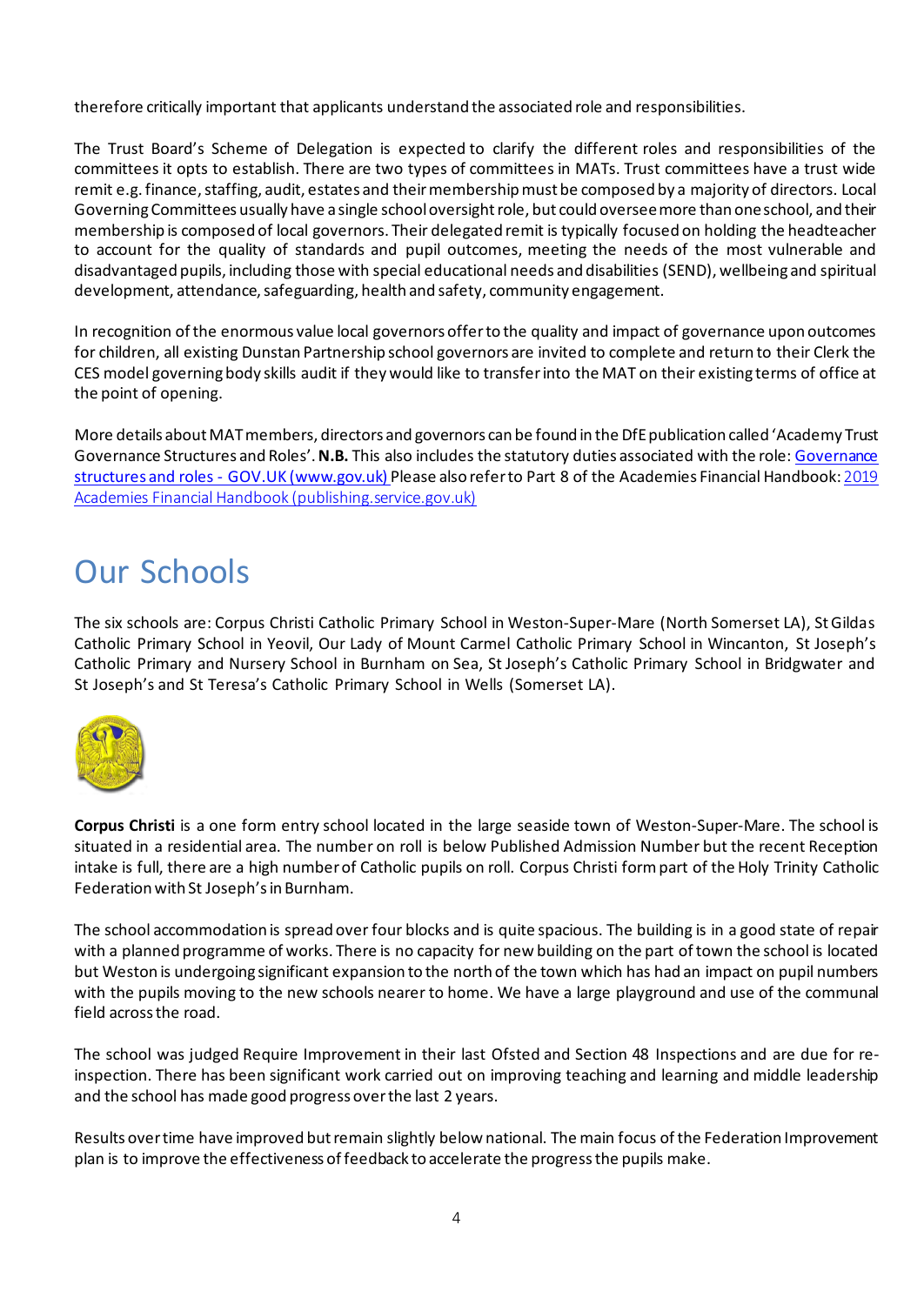

**St Gildas**is a one form entry primary school based in Yeovil, which is a large town. The school is situated in an urban area with limited access and very little outside space. There is no onsite parking for staff or parents. The school is split into two buildings; one is spread over 4 floors with lift access and the other is a split-levelbuilding.

The pupil profile is: below national average for Free School Meals, Educational Health and Care Plan and Special Needs Support pupils and well above national for English as and Additional Language. The school experiences high pupil mobility due to hospital migration and extensive new buildings on the outskirts of the town. The travel time from the outside of Yeovil to the school can take up to 40 minutes.

The school was judged good in both the Section 48 and Ofsted Inspections June 2017 were both good. The quality of teaching and learning across the school is variable but robust plans are in place to address this. Results over time have been below national in attainment and progress and this is a focus for whole school improvement.



**Our Lady of Mount Carmel** has six classes (Early Years Foundation Stage (EYFS), year 1, year 2, year 3/4, year 4/5 and year 6) and is situated in the centre of Wincanton. It is a wonderful school site with a main building comprising of the offices, staffroom and three classes plus other small areas. There is the middle block with two further classes and the hall block with the EYFS area, the hall, kitchen, Special Educational Needs and Disabilities Co-ordinatorroom and Emotional Support room. We have a very good-sized playground area and a large astro turf area too. We also have a pond and reflection area.

We have 152 children on roll with 35% Catholic pupils and 25% English as an Additional Language pupils. Our Pupil Premium is 42% of which 17% are Services. Our Special Educational Needs is 9%.

Our Lady'sOfsted in May 2017 was GOOD and our Section 48 is also GOOD. Staffing has been stable until this academic year. In 2019 our phonics results were above National, as were results in Key Stage 1 (KS) in reading and writing with a slight dip in maths (0.6%). In KS2 our results were above National in all areas.

The current main drive-in school improvement is to close the gap (from Lockdown) and ensure children receive a broad and balanced curriculum.



**St Joseph's, Bridgwater** is a one form entry primary on the outskirts of Bridgwater. The buildings are generally in a good state of repair as a result of well-planned maintenance. There is a detailed future plan works. The site consists of one main building on one level with classrooms off a long corridor, a playground and a large field, there is also an outdoor heated swimming pool.

Currently the school is 96% full. The children come from a wide area around Bridgwater and beyond currently there are a low number of Catholics. The profile of students is below national SEN support, in line with national EAL and FSM and above national Education Health Care Plan (EHCP).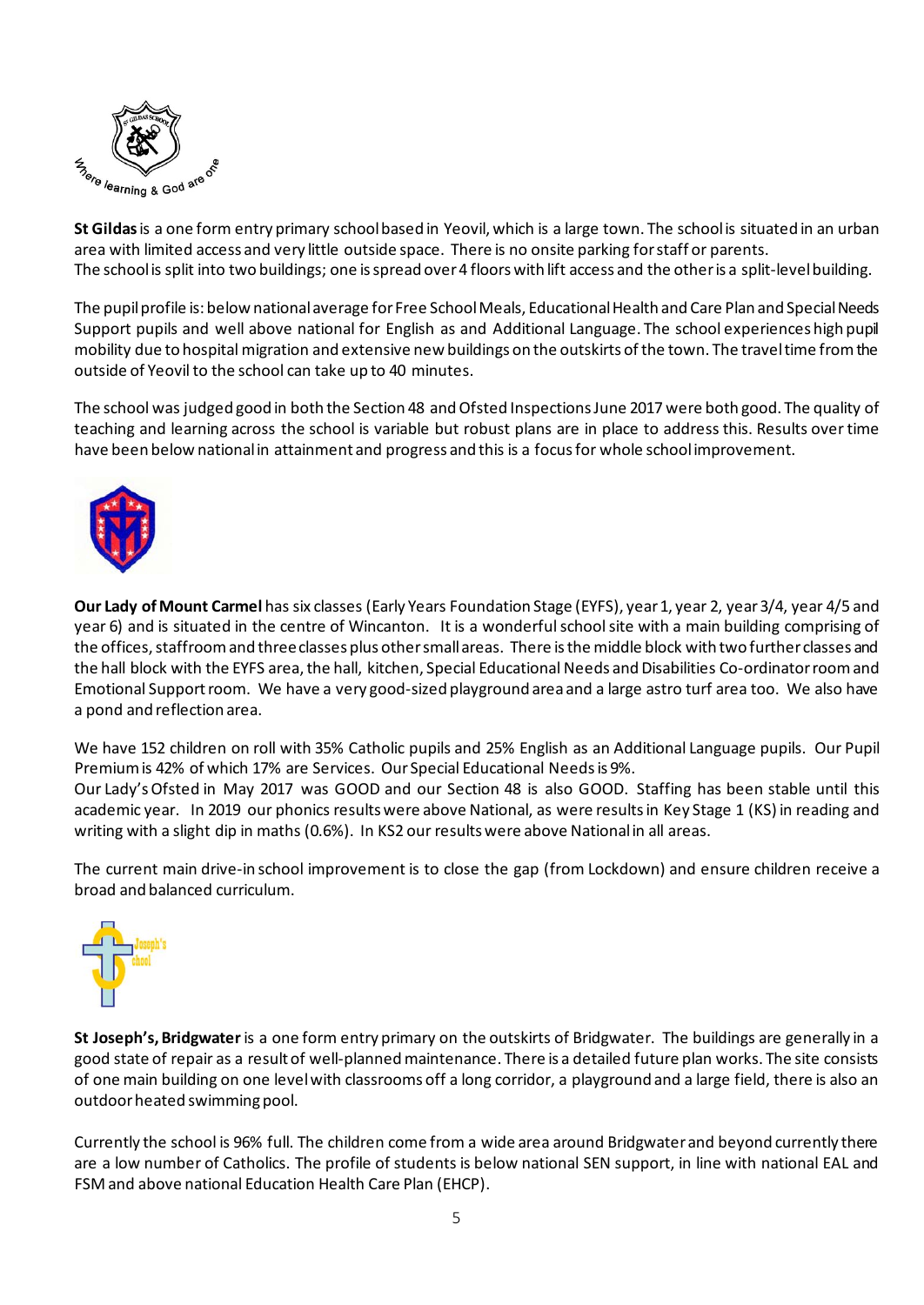The school has recently moved from RI to Good under the new OFSTED (Oct 19) framework and also is rated good for section 48. The school has consistently good or better teaching from a stable staff. Results across KS1 and KS2 have improved for the last 3 years. Phonics has also improved over the last 3 years so it is now in line with the national average. The current main drive of the school improvement plan is to maintain a broad and balanced curriculum.



**St Joseph's Burnham on Sea** is a slightly larger one form entry school with an attached nursery in a small seaside town. St Joseph's forms part of the Holy Trinity Catholic Federation with Corpus Christi. The school is spread over two buildings which are generally in a good state of repair. The school is functioning at full capacity and the accommodation is crowded. We have a large playground and field.

The school has a PAN of 34 for each class and we are near capacity and have a nursery with 41 three and four year olds. We feed from the local area of Burnham. The profile of students is below national average for Special Education Needs and Disability, Educational Health Care and Plans and is in line nationally for Free School Meals. We have a low number of Catholic pupils on roll.

The school was judged as outstanding in its last Ofsted inspection and as a result hasn't been inspected for many years, the school was judged as good in the last Section 48 Inspection. The teaching remains good and there is a mixture of experienced and newer staff. The results in all Key Stages are good with attainment being consistently above national. The main focus of the Federation Improvement plan is to improve the effectiveness of feedback to accelerate the progress the pupils make.



**St Joseph's and St Teresa's** is a 5 class primary school situated in the town of Wells, they feed from their local and surrounding areas. They are currently over PAN and have 51% of Catholic pupils on roll.

The school accommodation is in one block and it is in a good state of repair with a planned programme of works. The outside space is a reasonable size. The school is placed in a built up area and access is restricted with little parking for parents.

The school is organised into mixed age year groups with some large classes in Key Stage 2. The profile of students is below national average for Free School Meals, Special Education Needs and Disability, English as an Additional Language and, Education Health and Care Plans.

The school was judged as Good in their last inspection (2016) and outstanding in the Section 48 inspection in 2017. The teaching remains good and there is a mixture of experienced and newer staff. The leadership costs are high. The results over time are in line or above national in all Key Stages with Phonics results being consistently high. The main focus of the School Improvement plan is curriculum, writing, well-being and developing middle leadership.

# <span id="page-5-0"></span>Role and How to Apply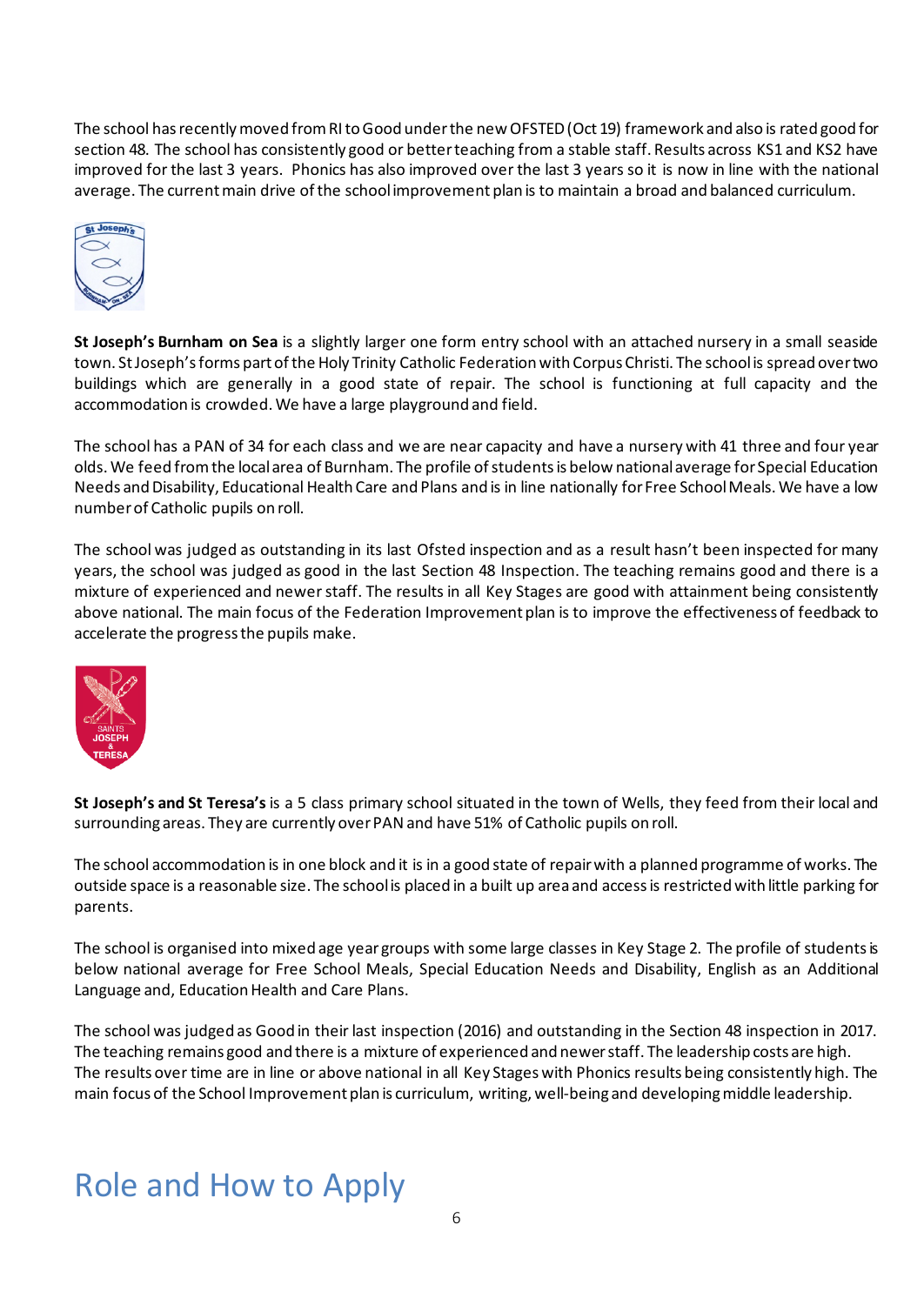| <b>Role title:</b><br>Location of schools:<br>Term of office:<br>Contract:<br>Commitment: | Director<br>Somerset and North Somerset<br>Four years<br>Pro bono (voluntary) with reimbursement of out-of-pocket expenses<br>An average of one day per month but more as a shadow director (i.e. before officially in |
|-------------------------------------------------------------------------------------------|------------------------------------------------------------------------------------------------------------------------------------------------------------------------------------------------------------------------|
|                                                                                           | post) to help shape the development of proposals in the application and pre-opening<br>phases (Summer - Autumn Terms 2021)                                                                                             |
| Closing date:                                                                             | Friday 21 May at 3pm                                                                                                                                                                                                   |
| Interview date:                                                                           | Wednesday 2 June (date and time to be confirmed)                                                                                                                                                                       |
| Target opening date:                                                                      | 1 March 2022                                                                                                                                                                                                           |
| <b>Nomination form:</b>                                                                   | https://schools.cliftondiocese.com/form-5                                                                                                                                                                              |
| <b>Eligibility Declaration:</b>                                                           | https://schools.cliftondiocese.com/form-6                                                                                                                                                                              |
| <b>Skills Audit:</b>                                                                      | https://schools.cliftondiocese.com/form-7                                                                                                                                                                              |
| <b>DBS Self Declaration:</b>                                                              | https://schools.cliftondiocese.com/form-4                                                                                                                                                                              |

With the support of Clifton Diocese, the MATseeksto operate with eight board directors in total (5x foundation and 3 co-opted for their skills). The 5 x Foundation Directors are to be appointed by Bishop Declan.

**N.B.** More details about 'Academy Trust Governance Structures and Roles' and, in particular, the statutory duties associated with the role of a company director and charity trustee can be found via the DfE publication called: [Governance structures and roles -](https://www.gov.uk/government/publications/governance-structures-and-roles) GOV.UK (www.gov.uk)

We are looking to recruit board directors who have a strategic level expertise in one or more of the following areas:

- Strategic Planning
- Corporate Governance
- Project Management
- Risk Management
- Change Management
- Financial Management
- Employment Law and Practice
- **Education**
- Safeguarding
- Health and Safety

We seek a diverse range of skills, knowledge and experience to support the Trust Board in fulfilling its mission, vision, values and Catholic ethos for the benefit of all pupils and communities served by the Trust, as well as enable compliance with its statutory duties as a charitable company accountable to the Department for Education as the regulator of academies.

Whilst this is a voluntary role, it offers many personal and professional rewards, such as boardroom experience, and the opportunity to use your skills to support pupils in your local Catholic schools and communities.

To be appointed as a Foundation Director, who make up the majority of the Trust Board'smembership, you must be a practising Catholic. Co-opted Directors will be expected to write to the Bishop confirming their commitment to upholding the Catholic ethos and vision.

Everyone involved in governance is expected to demonstrate a commitment to the Nolan principles and personal attributes detailed in 'A Competency Framework for Governance' published by the Department for Education. You can find more details via[: Governance handbook and competency framework -](https://www.gov.uk/government/publications/governance-handbook) GOV. UK (www.gov.uk)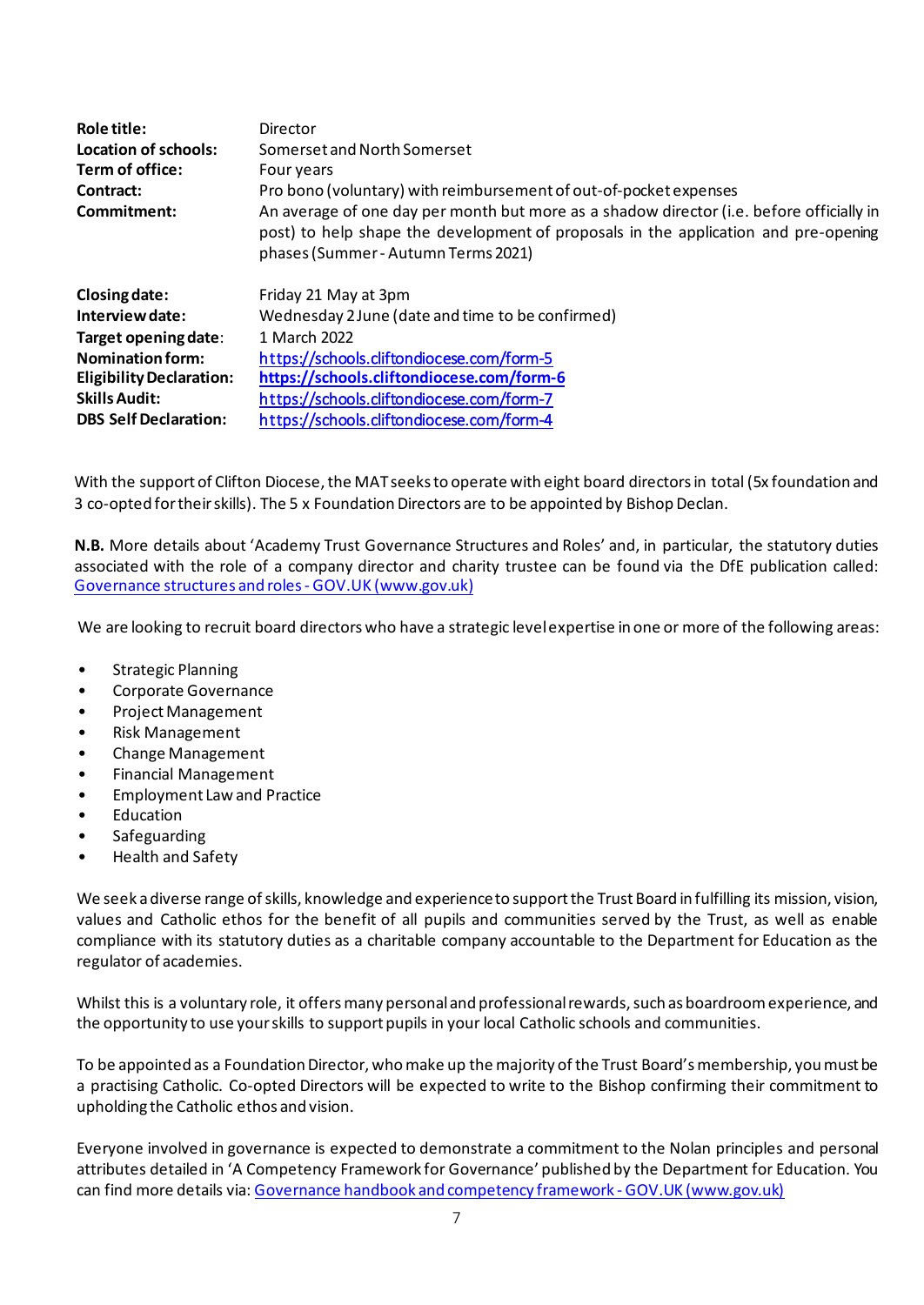If you are interested in applying for the position of a Foundation or Co-opted Directorand would like to have a more detailed conversation before making the decision to apply for the post, please contact either Claire Emery, external project manager via[: claire@emerysupportservices.co.uk](mailto:claire@emerysupportservices.co.uk) or Colleen Collett, Director of Schools and Colleges (Clifton Diocese) vi[a colleen.collett@cliftondiocese.com](mailto:colleen.collett@cliftondiocese.com)on 07943301789 to arrange a mutually convenient time to talk.

To apply, **all** applicants are asked to fully complete the foundation director\* nomination (form 5) -, declaration of eligibility (form 6) and director skills audit (all links shown on previous page) and submit to the Clifton Diocese by the closing date/time

*\*If applying to be a Co-Opted Director, rather than Foundation, please enter N/A in the 'Church Section' and in the 'Referee 1' section* 

The Trust is committed to diversity and inclusion and safeguarding to promote the welfare of children and young people. All successful applicants will be appointed subject to the MAT opening and satisfactory completion of all recruitment processes. This includes obtaining an enhanced Disclosure and Barring Service (DBS) Certificate and Section 128 clearance.

The Diocesan privacy notice can be found via its website: [Privacy Notice | Clifton Diocese](https://cliftondiocese.com/privacy-notice/)

# <span id="page-7-0"></span>Director Role Description and Person Specification

# **Objects of the Multi Academy Trust**

The Trust's core purpose is described as the Objects in its Articles of Association. They are as follows:

4(a) The Company's objects ("the Objects") are specifically restricted to the advancement of the Catholic religion in the Diocese by such means as the Diocesan Bishop may think fit and proper by, but without prejudice to the generality of the foregoing, the establishing, maintaining, carrying on, managing and developing of Catholic schools in the United Kingdom conducted in accordance with the principles, and subject to the regulations and discipline of the Catholic Church.

4(b) Subject to the approval of the Diocesan Bishop, during the period that the objects in 4(a) are being fulfilled and form the majority of the activities of the Company, the advancement of education by the establishing, maintaining, carrying on, managing and developing of schools which are not Catholic in the United Kingdom.

# **Role Description**

# **Legal Duties:**

Under charity law, Trust Directors have the ultimate responsibility for directing the affairs of the Trust, and ensuring that it is solvent, well run and delivering the charitable outcomes for which it has been set up.

# **Duty of Compliance – Directors must:**

- Preserve and develop the Catholic character of the academies within the Trust in accordance with the Articles of Association, Church Supplementary Agreement and the Scheme of Delegation; comply with the provisions of Canon Law, the teachings of the Catholic Church and such determinations made by the Bishop, his Trustees, or the Department of Schools and Colleges on their behalf.
- Ensure that the Trust complies with charity law and with the requirements of the Education Funding Agency as regulator; in particular ensure that the charity prepares reports on what it has achieved and annual returns and accounts as required by law.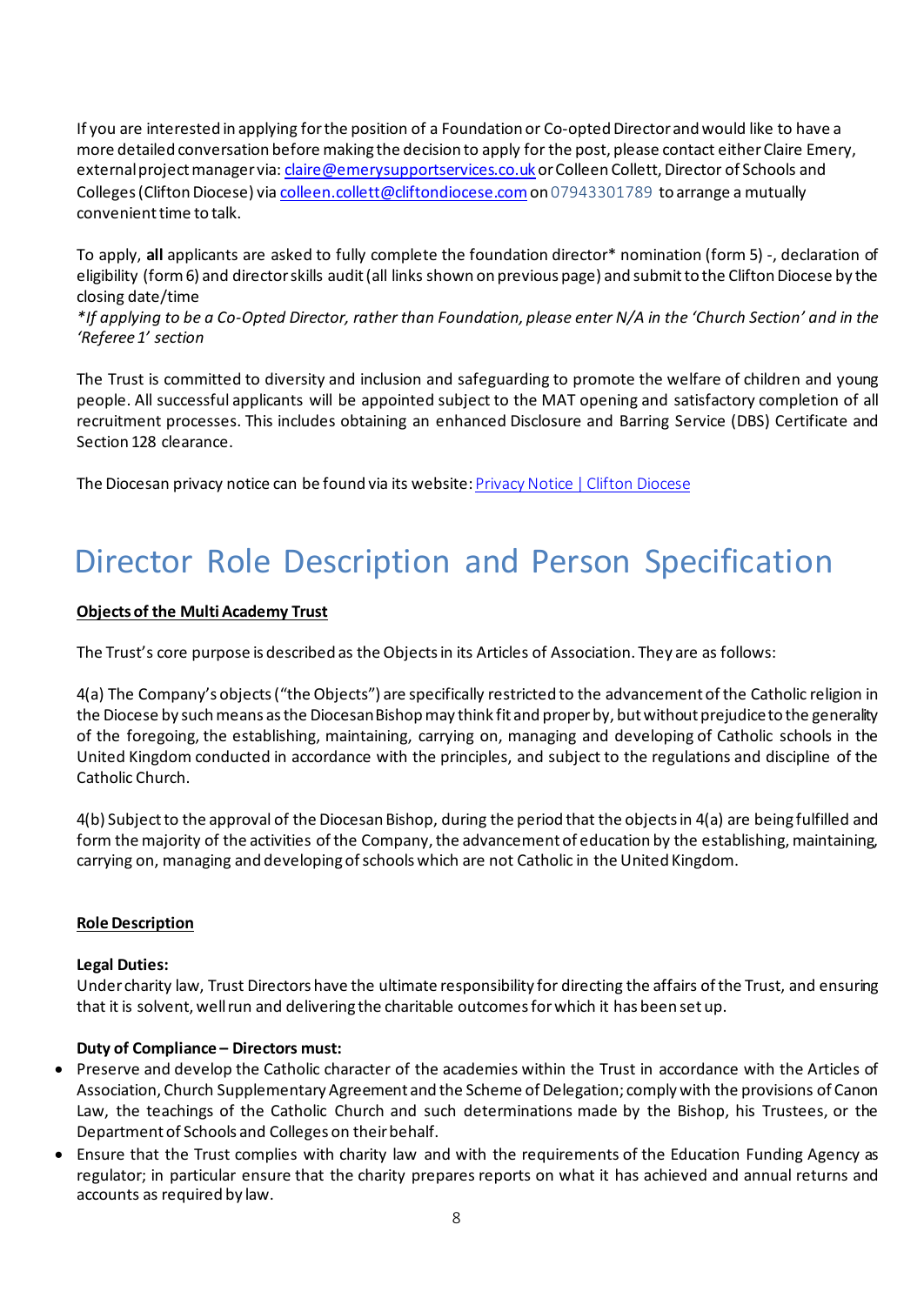- Ensure that the Trust does not breach any of the requirements or rules set out in the Articles of Association, Church Supplementary Agreement, Scheme of Delegation, funding agreement or the Academies Financial Handbook and that it remains true to the charitable purpose and object set out there.
- Act with integrity and avoid putting yourself in a position where your duty to the Trust conflicts with your personal interests or loyalty to any other person or body.

# **Duty of Care – Directors must:**

- Use reasonable care and skill in their work as Directors, using their personal skills, knowledge and experience as needed to ensure that the Trust is well run and efficient.
- Ensure that robust and compliant systems are in place to ensure the safeguarding of all students, staff and volunteers within the Trust.
- Seek external professional advice on all matters where there may be material risk to the Trust or where the Directors may be in breach of their duties.
- Use the Trust's funds and assets reasonably and responsibly and only in furtherance of its aims and objectives.
- Avoid undertaking activities that may place the Trust's funds, assets or reputation at undue risk.
- Take particular care when investing the Trust's funds or borrowing funds.

### **Specific duties of Directors of a Trust:**

To contribute to the work of the Board of Directors in ensuring high standards of achievement for all child and young people across the Trust. As a Foundation Director you are also there to support any Bishop's directives and his overall diocesan vision.

#### **Strategic Direction:**

Directors must ensure that the Trust has a clear vision, mission and strategic direction that will enable the Trust to fulfil its objects and is focused on achieving these. Directors must work in partnership with the Chief Executive Officer and other senior staff to ensure that:

- The Trust has a clear vision, set of Catholic values and strategy and that there is a common understanding of these by Directors, staff and those sitting on Academy Committees or Local Governing Bodies.
- Operational plans and budgets support the vision and strategy.
- The views of stakeholders (parents, pupils, local communities and staff) are regularly sought and considered through the development of effective links within the Trust's community.
- There is regular review of the external environment for changes that might affect the Trust.
- There is regular review of the need for the Trust and for the services it provides or could provide, and regular review of strategic plans and priorities.

#### **Performance of the Trust:**

Directors are collectively responsible for the performance of the Trust, for its impact upon stakeholders and for its corporate behaviour:

- To ensure that the Trust measures its impact and progress towards its strategic objectives and to regularly consider reports its performance.
- To ensure that there are appropriate policies in place to ensure that the aims and objects are met in line with the requirements of the Articles of Association and Scheme of Delegation.
- To ensure that the Trust's Catholic values are understood and put into practice by Directors, Academy Representatives/Governors and staff.
- To ensure that there are complaints systems in place for stakeholders.
- To ensure that there are processes for members, Directors, Academy Representatives/Governors, staff and other stakeholders to report activity which might compromise the effectiveness of the Trust.
- To recruit a Chief Executive Officer in partnership with the Bishop's representative and to hold them to account for the management and administration of the Trust.
- To ensure that the Chief Executive Officer receives regular, constructive feedback on their performance in managing the Trust and in meeting their annual and longer-term objectives.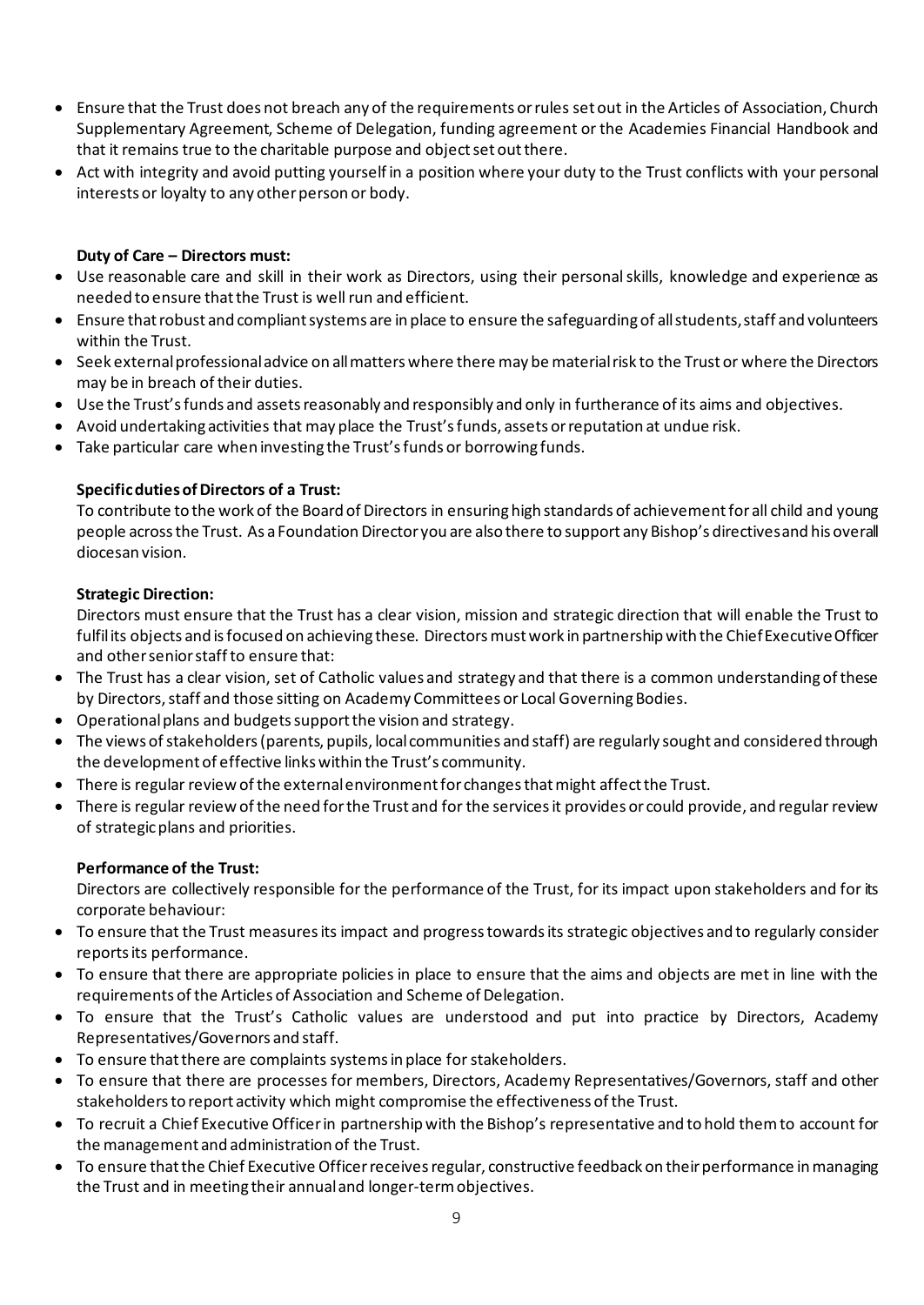# **Compliance:**

Directors must ensure that the Trust complies with all legal and regulatory requirements:

- To ensure, with professional advice as appropriate, that the Trust complies with all constitutional, legal, regulatory and statutory requirements.
- To understand and comply with the constitution and rules that govern the Trust as outlined in the Articles of Association and Scheme of Delegation.

# **Management of resources:**

Directors must be custodians of the Trust's assets, both tangible and intangible, taking care over their security, and how they are used:

- To ensure that the Trust's financial obligations are met and that there are adequate financial controls in place to ensure all money due is received and properly applied, and that all assets and liabilities are recorded.
- To act reasonably and prudently in all matters relating to the Trust and always in the interests of it, the Diocese and the Catholic Church.
- To ensure that Directors take professional advice when needed and record the advice received.
- To be accountable for the solvency of the Trust.
- To ensure that the Trust acts in accordance with employment law and that it exercises a duty of care to its employees.
- To ensure that intangible assets such as organisation knowledge and expertise, intellectual property, the Trust's good name and reputation are recognised, used and safeguarded.
- To review the condition and use of assets owned by the Trust.
- To ensure that the major risks to the Trust are regularly identified and reviewed and that systems are in place to mitigate or minimise these risks.

# **Good Governance:**

Directors must ensure that the Trust's governance is of the highest possible standard:

- To ensure that the Trust has a governance structure that is appropriate to its size and complexity, stage of development, meets the requirements of the Articles of Association, Church supplementary Agreement and Scheme of Delegation and reflects the diversity of its stakeholders.
- To ensure that there are effective mechanisms for individual academies within the Trust to be both supported and held to account by the governance structure.
- To ensure that decisions are made with a view to promoting the education and wellbeing of children and young people.
- To ensure that decisions taken by the Board of Directors are recorded in writing by means of minutes.
- To ensure that the Board's delegated authority to Directors, Chief Executive Officer, Academy Representatives/Governors and staff is recorded and that reporting procedures from such back to the Board are recorded in writing and complied with.
- To ensure that the responsibilities delegated to the Chief Executive Officer are clearly expressed in the Scheme of Delegation and understood and directions given to them come from the Board as a whole or other properly authorised route.
- To ensure the Board regularly reviews the Trust's governance structure and its own performance to an agreed programme.
- To ensure that major decisions and policies are made by the Directors acting collectively.
- To ensure that the Board has within its membership the skills it requires to govern the Trust well.
- To ensure that the Board has access to, and considers, relevant external professional advice and expertise.
- To ensure that there are systematic, open and fair procedures for the recruitment of Directors and of the Chief Executive Officer.
- To ensure that all members of the Board receive appropriate induction on their appointment and that they continue to receive appropriate advice, information and training (both individually and collectively).
- To ensure that Directors have a Code of Conduct and comply with it and that there are mechanisms for the removal of Directors who do not abide by the Director's Code of Conduct.
- •